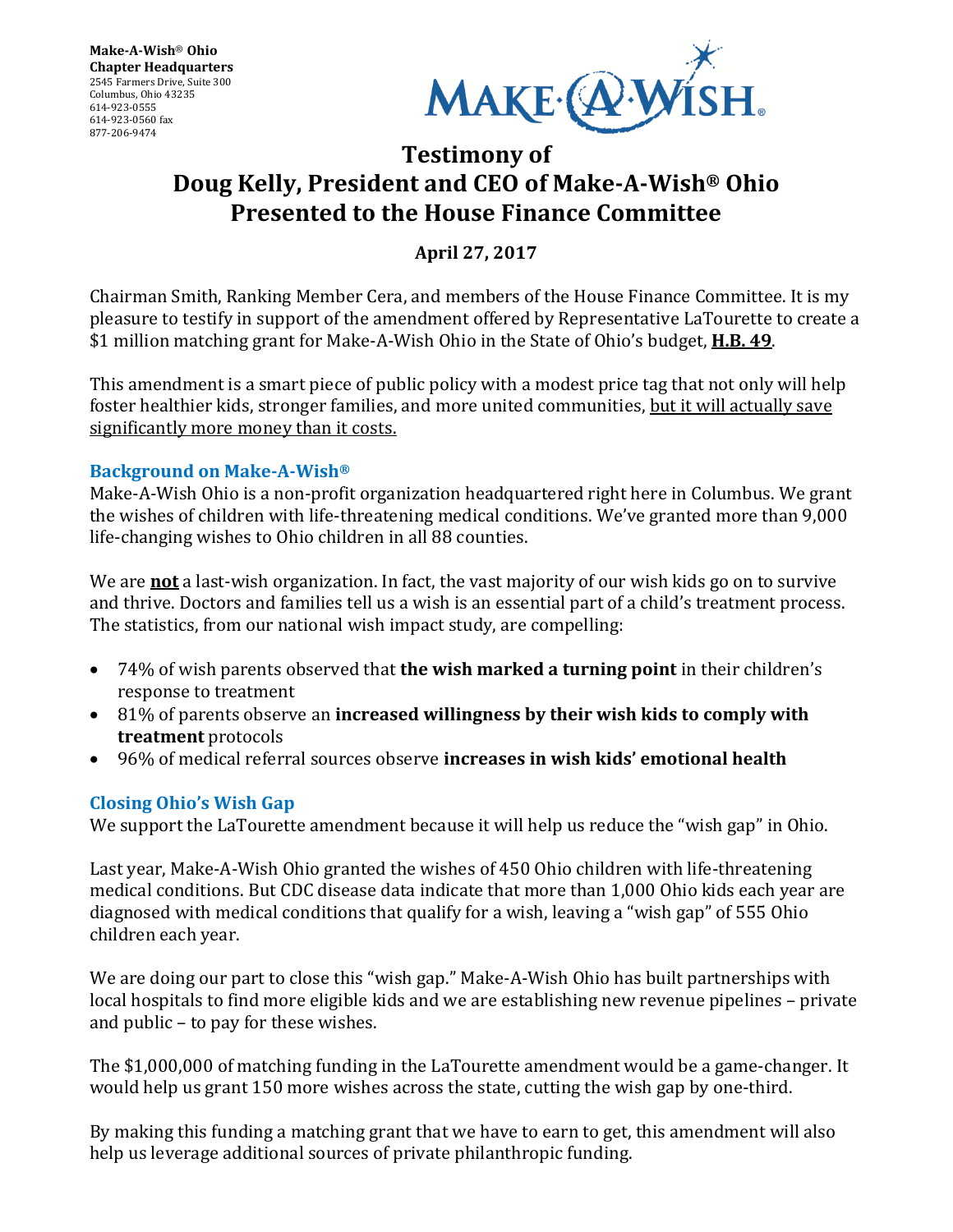### **New Study Highlights the Medical and Financial Return of a Wish**

In a time of scarce resources, why should granting more wishes be a funding priority in the budget? Because it makes great fiscal sense!

A first-of-its-kind study by Nationwide Children's Hospital shows why wishes should be prioritized in this budget: Their study found that **wishes help make kids healthier and wishes help slash healthcare costs by 50 percent in the first year.** 

Dr. Anup Patel, Director of the Complex Epilepsy Clinic at Nationwide Children's, conducted the study which compared kids at the hospital who received a wish in the last five years to a control group of kids with similar diagnosis who did not receive a wish.

The study found that

- **No wish, no change**: The children who did not get wishes had no measurable difference in the number of hospital visits or treatment cost from one year to the next.
- **Kids receiving wishes show big improvements**: Kids receiving a wish, however, had fewer unplanned hospitalizations, charges, and shorter lengths of stay in the year after their Wish. Additionally, there was a decrease in planned hospitalizations, lengths of stay, and overall charges in the one year after their Wish experience.
- **One wish cuts hospital costs by 50%**: The year before a wish, hospital charges averaged \$250,000 for each kid. In the year after the wish, these costs decreased significantly to an average of \$124,000 – a 50% reduction in healthcare costs, or a \$126,000 savings.

#### **Implications of this Study**

The implications of Dr. Patel's findings are compelling. By helping us grant more wishes, the State of Ohio will help:

- **Save Millions of Dollars**: Based on the study, one wish yields a first-year healthcare cost savings of \$126,000 – that's a 20-fold return on investment compared to the average cash cost of a wish. Granting 100 additional wishes could free up \$12.6 million for other public and private priorities.
- **Healthier kids**: A child who has received a wish is healthier and hospitalized less in the first year after the wish. They miss fewer days of school; have more time with family and friends; and participate in more activities, all of which are essential to the well-being and development of a child, especially teenagers.
- **Stronger, more secure families**: Shorter hospital stays mean parents miss fewer days of work and deplete less of their income to pay medical bills. This makes families less economically vulnerable and allows them save for other important goals like home ownership, education, and retirement.

These new findings reinforce why Make-A-Wish is a "need to have" organization that transforms lives and is an integral part of a child's fight against life-threatening medical conditions.